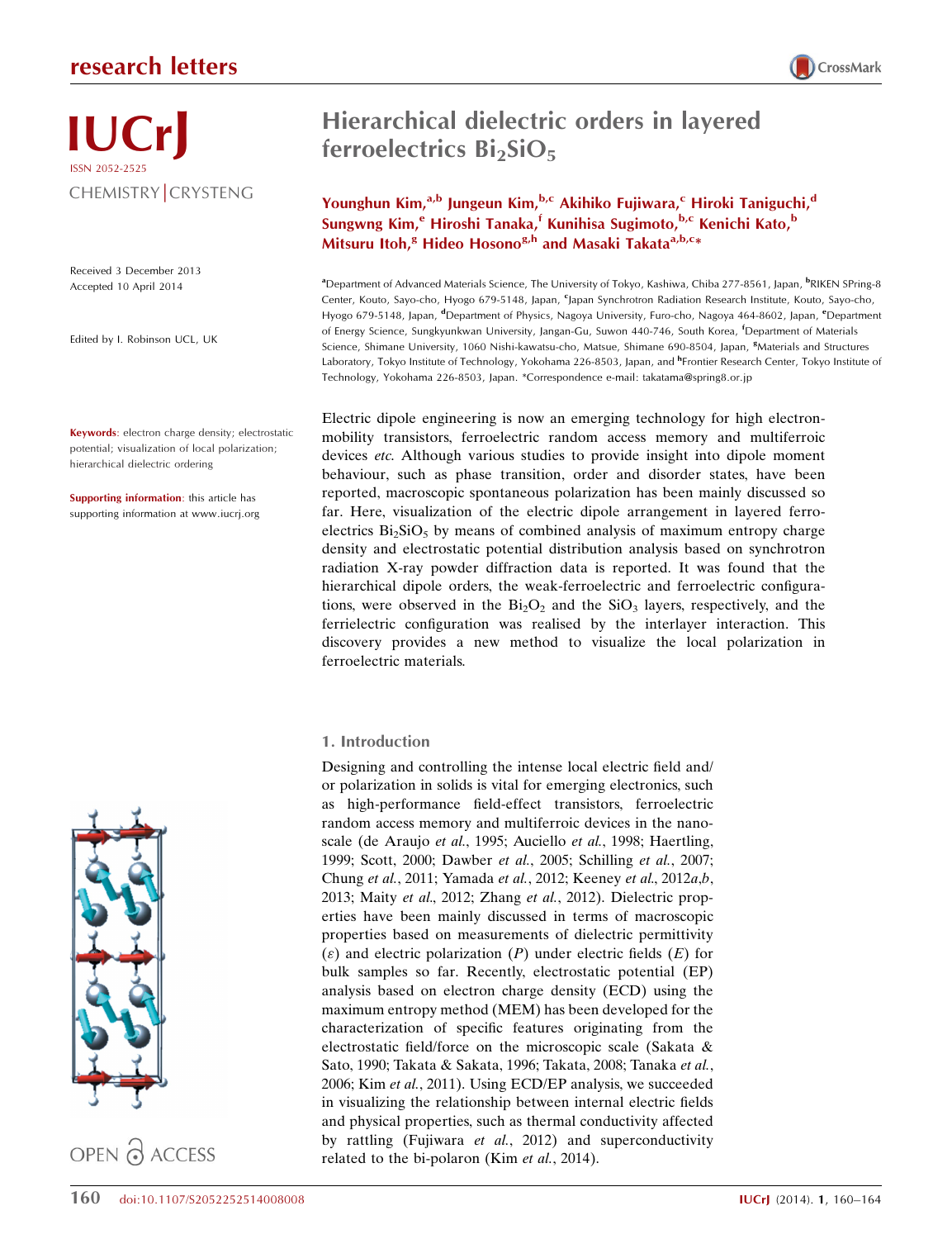$Bi<sub>2</sub>SiO<sub>5</sub>$  (BSO) has attracted much attention as an alternative to the traditional lead-based ferroelectric materials with a phase-transition temperature  $(T_c)$  of 673 K. BSO has an Aurivillius-like structure consisting of the  $[\text{Bi}_2\text{O}_2]^{2+}$  layer and  $[\text{SiO}_3]^2$ <sup>-</sup> layer (Fig. 1a) (Pirovano et al., 2001; Georges et al., 2006; Taniguchi et al., 2013). A relatively large spontaneous polarization ( $P_c$ ) of 14.5 µC cm<sup>-2</sup> along the SiO<sub>3</sub> chain (c-axis) was predicted by first-principles calculations, while those along the  $a$ - and  $b$ -axes,  $P_a$  and  $P_b$ , are estimated to be small, 0.1  $\mu$ C cm<sup>-2</sup> and 0  $\mu$ C cm<sup>-2</sup>, respectively (Taniguchi *et al.*, 2013). From experimental  $P$  versus  $E$  measurements (Taniguchi *et al.*, 2013), only the  $P_a$  value of 0.8  $\mu$ C cm<sup>-2</sup> was detected, because the BSO crystals have a thin-plate shape, and the electrode for the  $P$  versus  $E$  measurements can only be formed on a large area of the  $b-c$  plane of the crystals. In addition, the polarization of BSO is suggested to originate from the  $SiO<sub>3</sub>$  layer and not from the  $Bi<sub>2</sub>O<sub>2</sub>$  layer by the firstprinciples calculations (Taniguchi et al., 2013). Clarification of the origin and mechanism of the ferroelectricity in BSO is therefore crucial for further development of lead-free ferroelectric materials.

Here, we report the visualization of the electric dipole arrangement in layered ferroelectrics  $Bi<sub>2</sub>SiO<sub>5</sub>$  by means of combined analysis of the ECD using MEM and EP distribution analysis based on high-precision synchrotron radiation X-ray powder diffraction data.

for a homogeneous distribution of intensity and sealed in a glass capillary with a diameter of 0.1 mm. The diffraction pattern was measured at 300 K and 773 K with a  $N_2$  gas flowing temperature control system. The measurement wavelength was  $0.35206(1)$  Å to reduce absorption effects caused by the heavy atom (Bi) in the sample. The diffraction data were collected for 45 min on an image plate installed in the large Debye–Scherrer camera.

Determination of the precise structure was carried out by Rietveld refinement. Details of the process and the results are described in the supporting information. The total number of observed structure factors was 3921 and 2930 at 300 K and 773 K, respectively. The ECD was calculated by MEM using the ENIGMA program (Sakata et al., 1990; Tanaka et al., 2002). The electrostatic potential was calculated with a method developed by Tanaka et al. using the MEM electron charge density (Tanaka et al., 2006). The electrostatic potential  $[U(r)]$  is composed of the nucleus charge  $[U_{\text{nuc}}(r)]$  and the electron charge  $[U_{ele}(r)]$  components. In this study, ECD and EP were visualized using the  $OpenDx$  program provided by IBM Visualization Data Explorer. The procedure for the polarization calculations is described in the supporting information.

#### 3. Results

#### 2. Experimental

Synchrotron radiation X-ray powder diffraction measurements of BSO were performed at BL02B2 beamline at SPring-8 with a large Debye–Scherrer camera to obtain high counting statics for accurate structure analysis (Nishibori et al., 2001; Takata et al., 2002). The BSO sample was sufficiently ground The ECD/EP analysis is one of the best ways to understand the microscopic behaviour of polarizations in BSO. The ECD distributions directly obtained from integrated intensities of the X-ray diffraction pattern by MEM analysis reveal the deformation of both the  $BiO_4$  square pyramids in the  $Bi_2O_2$ layer and the  $SiO_3$  tetrahedra in the  $SiO_3$  layer [Figs. 1(b)–  $1(e)$ ]. In the ferroelectric phase (300 K), the Bi atoms form a stronger covalent bond with one of the four equivalent first-



#### Figure 1

Schematic drawing of the crystal structure (a) and ECD using MEM distribution of the Bi<sub>2</sub>O<sub>2</sub> (b, c) and the SiO<sub>3</sub> layer (d, e) in the ferroelectric (300 K) and paraelectric (773 K) phases. The isosurface of ECD is 0.85 e  $\AA^{-3}$  and 1.50 e  $\AA^{-3}$  for the  $\text{Bi}_2\text{O}_2$  and the SiO<sub>3</sub> layer, respectively.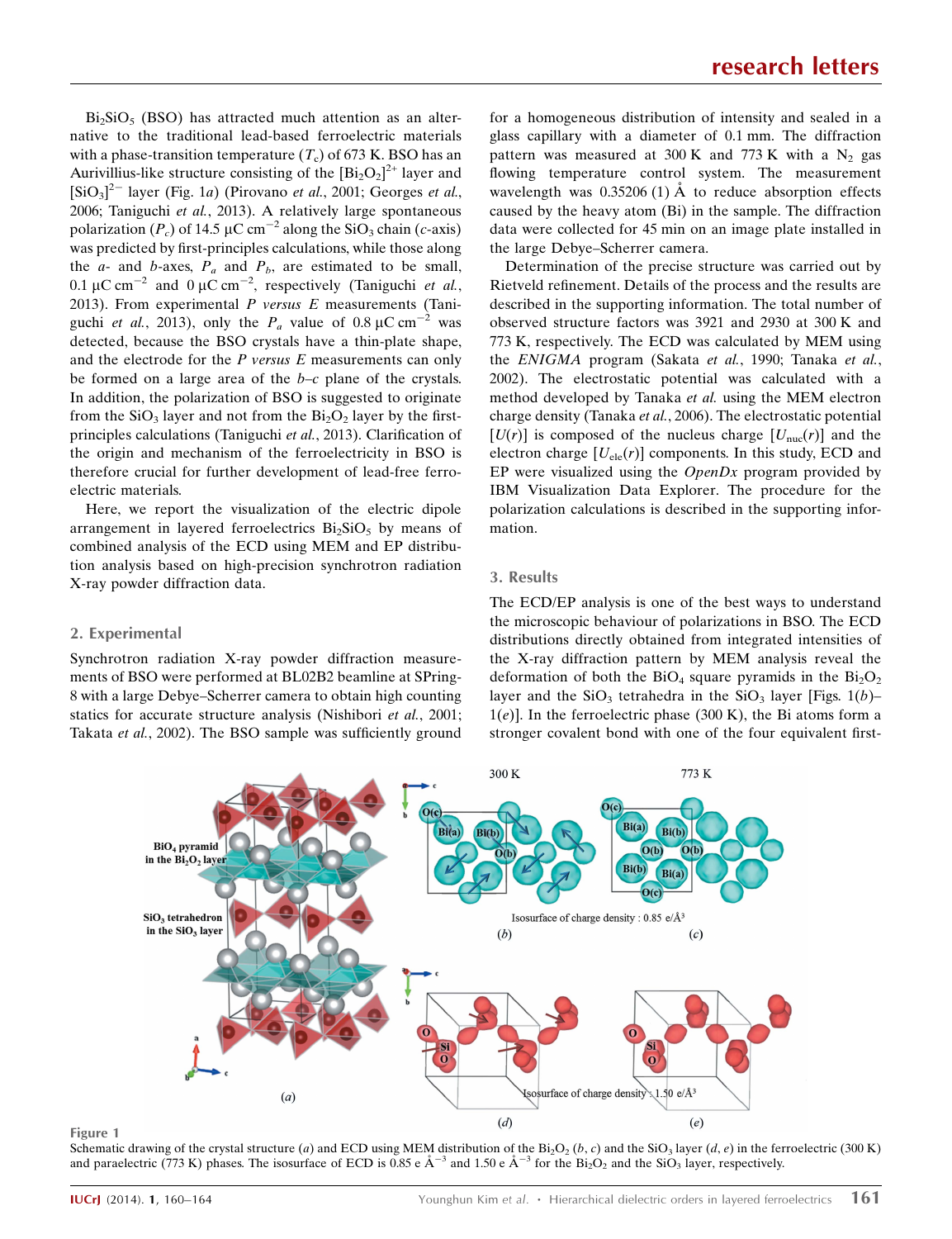neighbour O atoms in the paraelectric phase (773 K) (see Fig. S4 and Table S4 of the supporting information). The  $Bi(b)-O(b)$  and  $Bi(a)-O(c)$  pairs form electric dipole moments, and the two neighbouring electric dipoles form an almost antiparallel configuration in the  $Bi<sub>2</sub>O<sub>2</sub>$  layer (Fig. 1b). On the other hand, the Si atoms in the ferroelectric phase form a stronger covalent bond (Fig. 1d) with three of the four equivalent first-neighbour O atoms in the paraelectric phase (Fig. 1e), showing that the  $SiO<sub>3</sub>$  cluster has an electric dipole moment. The electric dipoles of  $SiO<sub>3</sub>$  align in the ferroelectric configuration. From the ECD analysis using MEM, the results visualized the antiferroelectric order in the  $Bi<sub>2</sub>O<sub>2</sub>$  layer and the ferroelectric order in the  $SiO<sub>3</sub>$  layer in the ferroelectric phase, as shown in Figs.  $2(a)$  and  $2(b)$ . This is the reason why the large dipole moment of BSO originates from the  $SiO<sub>3</sub>$ layer instead of the  $Bi<sub>2</sub>O<sub>2</sub>$  layer.

Electric dipole moments in the crystal can be calculated from the electron charge using MEM and the nuclear charge using Ewald's method. It is, however, well known that the value of the polarization calculated from the charge distribution strongly depends on the method of selection of the crystallographic unit cell: the determination of the boundary of the crystallographic unit cell is critical for the calculation (Resta & Vanderbilt, 2007; Spaldin, 2012). This issue can be resolved by the Berry-phase theory (King-Smith & Vanderbilt, 1993; Resta, 1994; Neaton et al., 2005). In the current case, we introduce the concept of fragments for extracting experimentally individual dipole units originating from BiO and  $SiO<sub>3</sub>$  clusters. The boundary of fragments can be determined by the local minimum value of EP around the fragments



Figure 2

Schematic of the electric dipole configuration of  $Bi_2SiO_5$  based on the polarization obtained by the ECD/EP method. (a) Three-dimensional electric dipole configuration with atom positions. (b) Schematics of dipole ordering for  $SiO_3$ ,  $Bi(b)-O(b)$  and  $Bi(a)-O(c)$ . (c) Schematic dipole ordering showing a weak-ferroelectric configuration of the  $Bi_2O_2$  layer. The residual dipole in the  $Bi_2O_2$  layer is aligned antiparallel to the large dipole in the  $SiO<sub>3</sub>$  layer showing the ferrielectric configuration.

(ECD/EP method) so that each fragment satisfies charge neutrality. An extracted fragment unit of  $SiO<sub>3</sub>$  is shown in Fig. 3 as an example. The partial electric polarization in the fragments can be estimated by (Spaldin, 2012; Gohda et al., 2000)

$$
\mathbf{P} = \frac{e}{V} \Big\{ \sum_{i} A_i \Big[ (X_i - x_o) \hat{\mathbf{x}} + (Y_i - y_o) \hat{\mathbf{y}} + (Z_i - z_o) \hat{\mathbf{z}} \Big] - \Big[ \int (x_i - x_o) \rho_i(x_i) \, dx_i \, \hat{\mathbf{x}} + \int (y_i - y_o) \rho_i(y_i) \, dy_i \, \hat{\mathbf{y}} + \int (z_i - z_o) \rho_i(z_i) \, dz_i \, \hat{\mathbf{z}} \Big] \Big\},\tag{1}
$$

where  $V$  is the volume of the unit cell;  $e$  is the elementary charge  $(1.602 \times 10^{-19} \text{ C})$ ;  $A_i$  is atomic number;  $(X_i, Y_i, Z_i)$  is the position of *i*th atom;  $(x_o, y_o, z_o)$  is the position of the center of mass in the fragment unit;  $\rho_i(x_i, y_i, z_i)$  is the electron density located at the *i*th pixel;  $(x_i, y_i, z_i)$  is the position of *i*th pixel for electron charge contribution;  $(\hat{x}, \hat{y}, \hat{z})$  is the unit vector. Integration is carried out over the fragment unit; the value of the electron density is assigned to pixels in a unit cell divided into  $256 \times 128 \times 128$  pixels. The total and projected values of polarization are summarized in Table 1.

The  $SiO<sub>3</sub>$  layer shows a large polarization along the c-axis originating from a large dipole moment of the  $SiO<sub>3</sub>$  fragment [27.3 (1)  $\mu$ C cm<sup>-2</sup>]. The projected values of the polarization along the  $a$ - and  $c$ -axis,  $P_a$  and  $P_c$ , in the SiO<sub>3</sub> layer are 1.4 (1)  $\mu$ C cm<sup>-2</sup> and 27.3 (1)  $\mu$ C cm<sup>-2</sup>, respectively. It should be noted that  $P_b$  is zero due to the inversion symmetry operation along the b-axis. On the other hand, the  $Bi<sub>2</sub>O<sub>2</sub>$  layer has a small but distinct polarization value in spite of the

> antiferroelectric order: the projections of the polarization in the  $Bi<sub>2</sub>O<sub>2</sub>$  layers were  $-1.8$  (1)  $\mu$ C cm<sup>-2</sup> for  $P_a$  and  $-3.8$  (1)  $\mu$ C cm<sup>-2</sup> for  $P_c$ . This originates from the asymmetric distortion of the  $Bi<sub>2</sub>O<sub>2</sub>$  pyramids, meaning that the Bi–O dipoles with antiparallel configuration do not fully cancel out the polarization in the layer: this is regarded as the weak-ferroelectric configuration, as shown in Fig.  $2(c)$ . Since the residual polarization in the  $Bi<sub>2</sub>O<sub>2</sub>$  layer aligns in the antiparallel direction to the polarization in the  $SiO<sub>3</sub>$  layer, the distortion in the  $Bi<sub>2</sub>O<sub>2</sub>$  layer is suggested to be induced by the large polarization of the SiO<sub>3</sub> layer for reducing the electrostatic energy in the crystal. The individual dipole moment [26.8 (3)  $\mu$ C cm<sup>-2</sup> and 27.0 (4)  $\mu$ C cm<sup>-2</sup>] of Bi-O is comparably large with that of the  $SiO<sub>3</sub>$  fragment  $[27.3 (1) \mu C \text{ cm}^{-2}]$ , although the net value is as small as  $4.2$  (1)  $\mu$ C cm<sup>-2</sup> owing to the antiparallel configuration of the Bi–O dipoles.

The total  $P_a$  and  $P_c$  of BSO were estimated to be 0.3 (2)  $\mu$ C cm<sup>-2</sup> and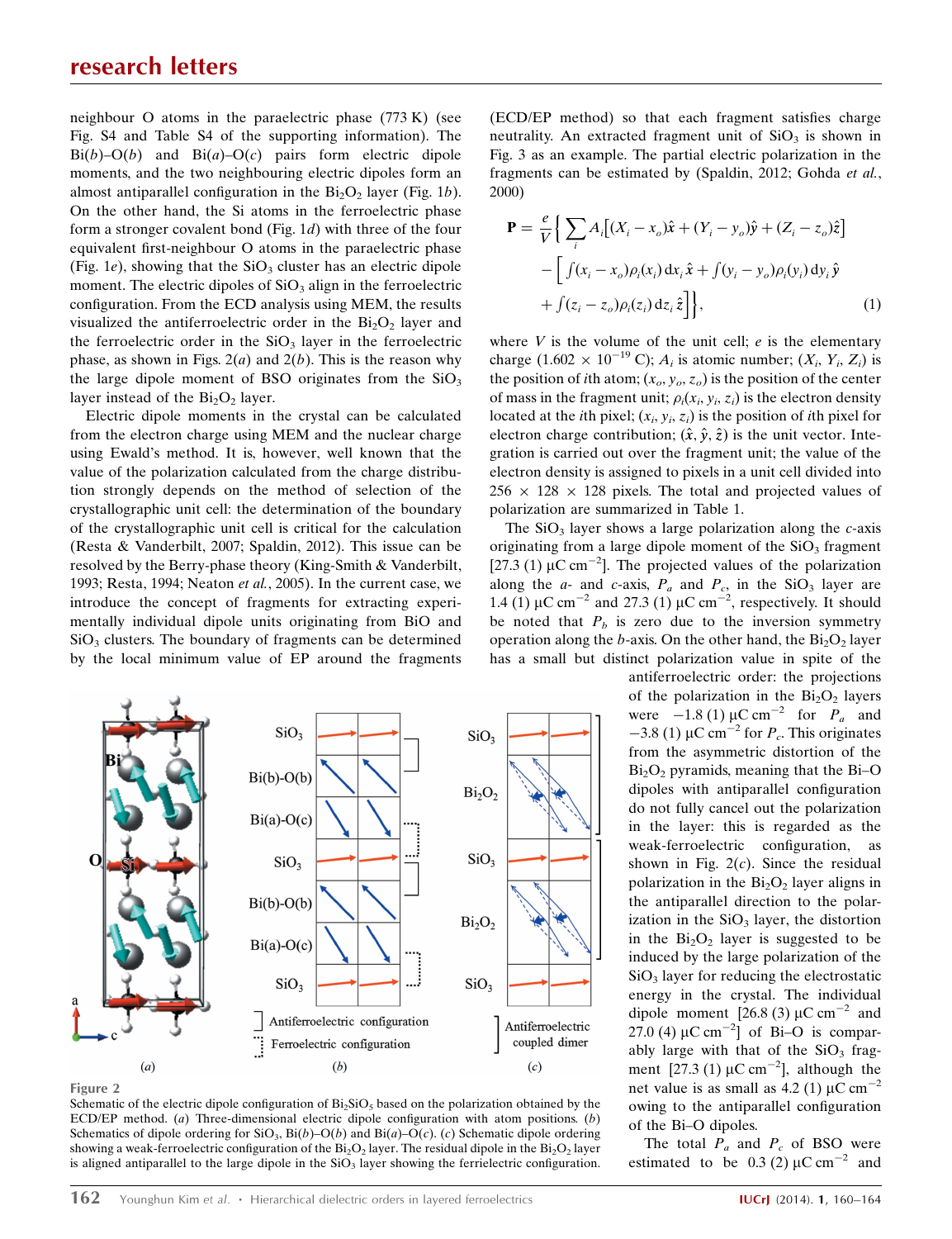

![](_page_3_Figure_1.jpeg)

Figure 3

Extracted  $SiO<sub>3</sub>$  fragment. (a) Two-dimensional EP map on the (004) plane with electric fields. The boundary defining the dipole unit can be determined by the local minimum value of the EP around the fragments (white dashed line). (b) Extracted three-dimensional perspective of the  $SiO<sub>3</sub>$  fragment area (yellow) with the shape of the  $SiO_3$  molecule with an isosurface of 0.8 e  $\AA^3$  (grey).

23.5 (1)  $\mu$ C cm<sup>-2</sup>, respectively.  $P_b$  was zero because of the symmetry operation of the crystal structure. The value of  $P_a$ is roughly consistent with that predicted by theoretical calculation (0.1  $\mu$ C cm<sup>-2</sup>) and that determined by *P versus E* measurements  $(0.8 \, \mu \text{C cm}^{-2})$  (Taniguchi *et al.*, 2013). In addition, the large  $P_c$  value predicted by theoretical calculation [14.5  $\mu$ C cm<sup>-2</sup>] was experimentally determined by a microscopic approach using ECD/EP analysis [23.5 (1)  $\mu$ C cm<sup>-2</sup>]. The result shows that the ECD/EP analysis using precise X-ray diffraction data can derive the local electric dipole moment in the crystal as well as in the polarization values from small amounts (less than 0.1 mg) of powder samples, and values are consistent with those

Table 1

Total and projected polarization estimated by the ECD/EP method, point charge model (PC model), P versus E measurement and first-principles calculation.

P versus E measurements and the first-principles calculation are reported by Taniguchi et al. (2013). All values are shown in units of  $\mu$ C cm<sup>-2</sup>.

|                              |                                                                 | Total polarization<br> P | Projected polarization |                |            |
|------------------------------|-----------------------------------------------------------------|--------------------------|------------------------|----------------|------------|
|                              |                                                                 |                          | $P_a$                  | $P_h$          | $P_c$      |
| ECD/EP method                | $Bi2O2$ layer                                                   | 4.2(1)                   | $-1.8(1)$              | $\overline{0}$ | $-3.8(1)$  |
|                              | $Bi(b) - O(b)$ sublayer<br>(upper square-pyramid<br>component)  | 26.8(3)                  | 24.0(3)                | $\theta$       | $-11.9(1)$ |
|                              | $Bi(a) - O(c)$ sublayer<br>(lower square-pyramid)<br>component) | 27.0(4)                  | $-25.8(4)$             | $\theta$       | 8.0(1)     |
|                              | SiO <sub>3</sub> layer                                          | 27.3(1)                  | 1.4(1)                 | $\Omega$       | 27.3(1)    |
|                              | Bi <sub>2</sub> SiO <sub>5</sub>                                | 23.5(1)                  | 0.3(2)                 | $\mathbf{0}$   | 23.5(1)    |
| PC model                     | Bi <sub>2</sub> SiO <sub>5</sub>                                | 9.4                      | 4.9                    | $\Omega$       | 8.1        |
| P versus E measurement       | $Bi_2SiO_5$                                                     |                          | 0.8                    |                |            |
| First-principles calculation | $Bi_2SiO_5$                                                     | 14.5                     | 0.1                    | $\Omega$       | 14.5       |

predicted by the complete picture based on the Berry-phase theory. It should be noted that the values of polarization based on the point charge model, where the electron charge of atoms was assigned to each atomic position obtained by Rietveld analysis, largely deviated from any other results of theoretical prediction, P versus E measurements and the ECD/EP analysis; this result shows that the use of the ECD distribution is essential for estimation of accurate values of polarization. The method of ECD/EP analysis is, therefore, useful for characterization and design of newly synthesized dielectric materials, and thus for the development of emerging dielectric materials.

The hierarchical dipole ordering with structural distortion can be understood in terms of electrostatic energy. Firstly, the antiferroelectric configuration with the residual dipole moments (weak ferroelec-

tricity) and the ferroelectric configuration are realised in the  $Bi<sub>2</sub>O<sub>2</sub>$  and the  $SiO<sub>3</sub>$  layer, respectively. Next, the antiparallel arrangement between the net small dipoles in the  $Bi<sub>2</sub>O<sub>2</sub>$ layer and the large dipoles in the  $SiO<sub>3</sub>$  layers reduces the interlayer electrostatic interaction; this configuration is regarded as an interlayer ferrielectric ordering. In addition, the neighbouring  $Bi_2O_2$  and  $SiO_3$  layers form a pair, namely, the dimerization of the layers (Figs.  $2c$  and S3a). In this distortion the dipoles in the neighbouring layer being aligned in the antiparallel configuration become close to reduce the electrostatic energy. In actual fact, the cohesive energy of the low-temperature 'ferroelectric' phase is lower than that of the high-temperature paraelectric phase by 23.1 meV in  $Bi_2SiO_5$ 

> (Taniguchi et al., 2013), showing an energetic advantage of the 'ferroelectric' phase with hierarchical dipole ordering.

> The ECD/EP analysis can visualize the properties of covalency and polarization in the crystal using a tiny amount of powder sample. In addition, the method demonstrates its ability to visualize local polarization which cannot be detected by the macroscopic measurements in principle. In the case of BSO, for instance, a large dipole moment should be induced at the  $SiO<sub>3</sub>$  layer, and large polarization is stabilized by the antiparallel configuration with the  $Bi<sub>2</sub>O<sub>2</sub>$  layer.